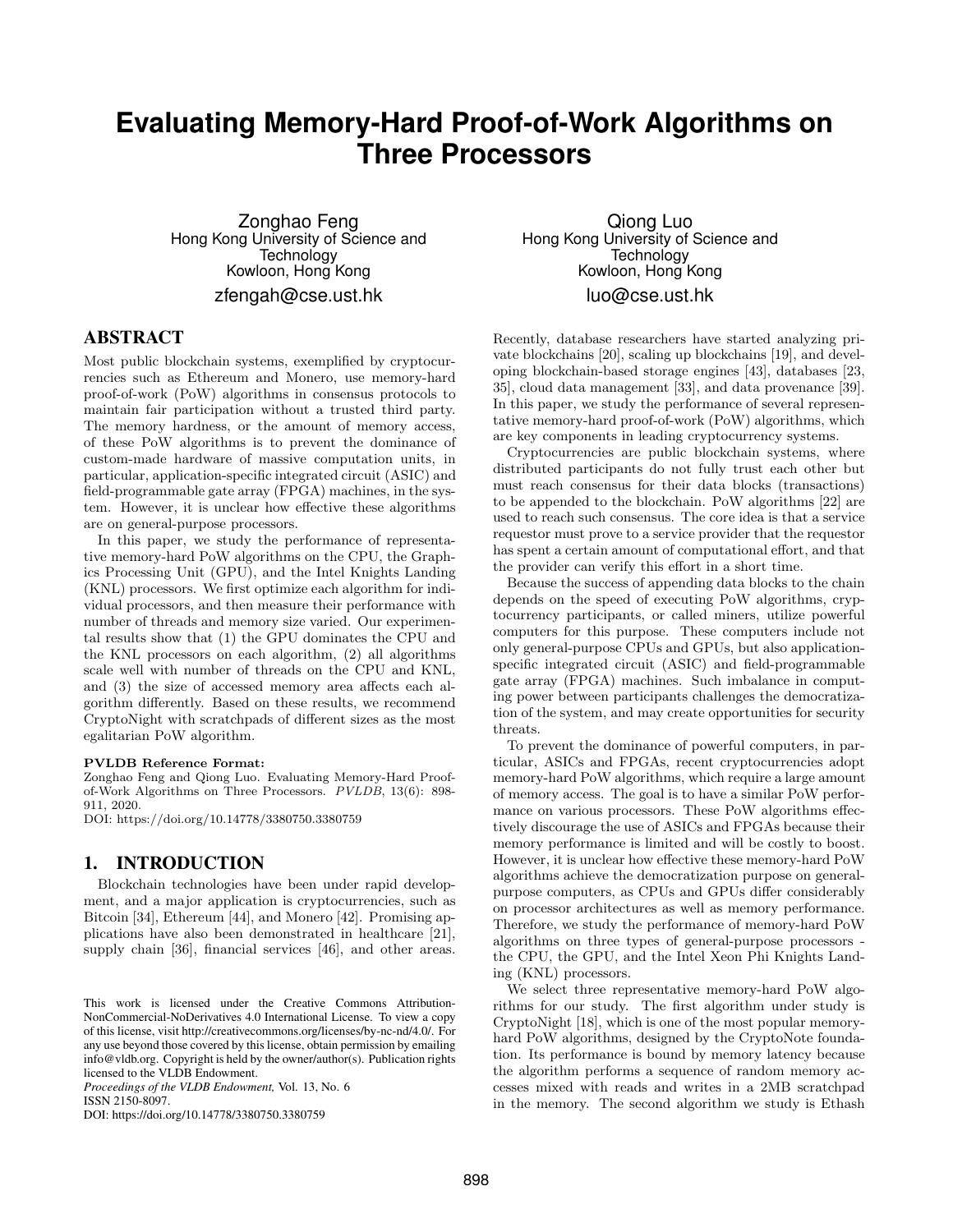[24], which is another notable memory-hard PoW algorithm, used by Ethereum [44]. It works by fetching data from a randomly generated dataset, specifically a directed acyclic graph (DAG) in memory, which is typically several gigabytes in size. The third algorithm under study is Cuckoo Cycle [41]. It finds cycles in a randomly generated bipartite graph by visiting all edges and marking vertices whose degrees are less than or equal to one. The bipartite graph takes several gigabytes of memory, the accesses to the graph are sequential reads, and those to the mark arrays are random reads and writes.

In this paper, we study memory-hard PoW algorithms on general-purpose processors, because these techniques are not only essential for public blockchains, but also relevant to in-memory data-intensive operations. However, few studies have been performed to compare the performance of a memory-hard PoW algorithm between general-purpose processors or analyze the performance characteristics of these algorithms. To the best of our knowledge, this study is the first to fill the gap.

Specifically, we first take the open-source versions of the memory-hard PoW algorithms, and implement and optimize them on the CPUs, the GPUs, and the KNL. We then evaluate the overall performance of these optimized implementations in their default parameter settings. Next, we vary the number of threads and the size of accessed memory area to examine the scalability and memory performance characteristics. Finally, we analyze the results on processor profiling, memory throughput, and power consumption.

Our contributions can be summarized as follows:

- We evaluate the overall performance of each optimized algorithm on seven processors (two CPUs, one KNL, and four GPUs).
- We identify the performance factors of each algorithm and examine their effect.
- We collect and analyze various hardware profiling results, such as cache hit rate, memory throughput, and power consumption.
- We provide suggestions for selecting PoW algorithms in blockchains and designing egalitarian PoW algorithms based on our experiment results.

The remainder of this paper is organized as follows. We first introduce the background on blockchain, PoW algorithms, and computer processors in Section 2. Then we describe details of the memory-hard PoW algorithms under study in Section 3. The implementations and optimizations of each algorithm on different processors are presented in Section 4, and the experimental results along with our analysis and findings are shown in Section 5. Finally, we discuss related work in Section 6 and conclude in Section 7.

# 2. BACKGROUND

# 2.1 Blockchain

We first introduce the concepts and terminologies in blockchain systems using the Bitcoin as an example. The Bitcoin whitepaper [34] was published in 2008 by Satoshi Nakamoto, whose identity remains unknown. It proposed a fully decentralized implementation of a distributed ledger, i.e., an asset database that is shared among multiple sites. In this database, transactions are recorded in a chain of blocks connected by hash pointers, as shown in Figure 1. This chain of blocks is called the blockchain, and the first block of the blockchain is called the genesis block. Except the genesis block, each block contains the hash value of the previous block. Thus, the content of each block cannot be modified, given that the hash function is secure. Nodes (participants) can freely join or leave the Bitcoin network, and every node can verify the validity of past transactions. This way, every node can be the validator. To save storage space and reduce verification time, the Merkle tree (a binary hash tree) is used to store the transactions.



Figure 1: The Bitcoin blockchain

Blockchain systems can be categorized into two types public or private. Public blockchains or permissionless blockchains keep the decentralization feature, i.e., nodes are untrusted and can freely join or leave the network. In contrast, in private blockchains or permissioned blockchains, the identities of participants are known, the data might be private, and trusted third parties may act as transaction validators.

Due to propagation delays or malicious attacks, nodes may have different views of the blockchain, called forks. The forks may result in double spending problems, i.e., an asset is spent in two distinct transactions. To resolve this issue, consensus protocols must be developed. For example, Bitcoin's consensus protocol is that only the longest chain among the forks is accepted as the finalized transactions, because the longest chain is likely to be the work of honest nodes. The assumption is that honest nodes in the blockchain system possess more than half of the computation power, so that these honest nodes can always produce the longest chain. Finally, forks are not always undesirable. Some consensus protocols accept forks and turn the blockchain into a tree or graph, in order to improve the performance [32].

# 2.2 Proof-of-Work Algorithms

Proof-of-Work (PoW) algorithms are run by service requestors to solve some computationally hard puzzles for their requests to the service provider. The service provider will first verify if the requestor has finished the work, before the requestor is allowed to have the service. In the context of blockchain systems, the service requestors are the users who want to append a new block to the blockchain, and the service provider is all the users in the blockchain network.

Based on PoW algorithms, consensus protocols in blockchain systems can be formally defined as follows. Given a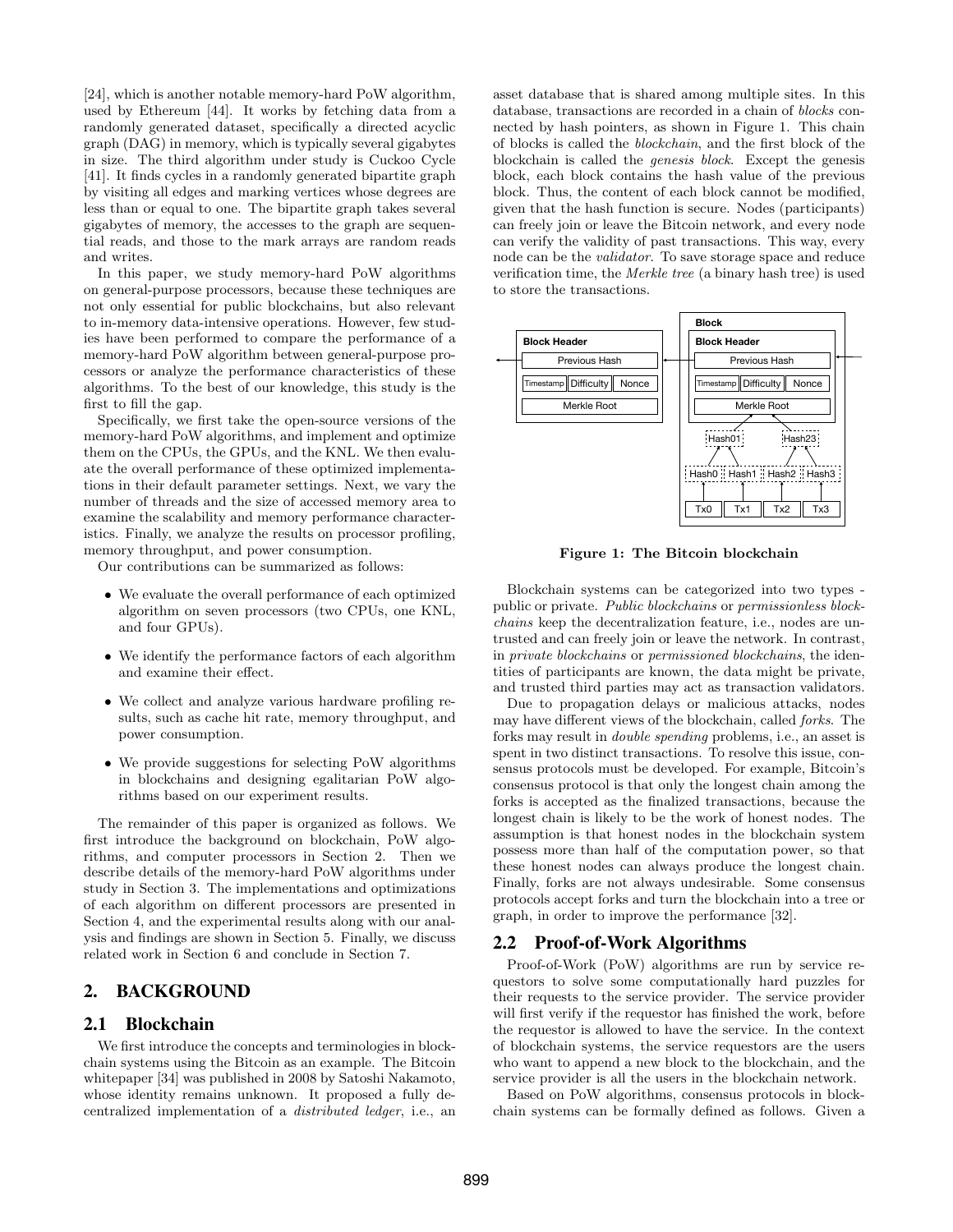Table 1: Comparison of PoW algorithms

| Name              | Hash Function            | Memory-Hardness       | Application         | Hardware      |
|-------------------|--------------------------|-----------------------|---------------------|---------------|
| Hashcash $[11]$   | SHA-256                  | None                  | Bitcoin [34]        | ASIC          |
| $Scrypt$ [37]     | Scrypt                   | Latency               | Litecoin $[30]$     | ASIC          |
| Equihash $[15]$   | BLAKE2b                  | Bandwidth             | $Z\text{cash}$ [12] | ASIC          |
| CryptoNight [18]  | CryptoNight              | Latency               | Monero $[42]$       | CPU, KNL, GPU |
| Ethash [24]       | SHA-3 (Keccak)           | Bandwidth             | Ethereum [44]       | GPU           |
| Cuckoo Cycle [41] | $\overline{\phantom{a}}$ | Latency and Bandwidth | Grin $[28]$         | GPU           |

cryptographic hash function  $H$ , the block content  $b$ , and the difficulty of the work d, the block can be appended to the chain if the PoW algorithm can find a nonce  $n$  such that  $H(n||H(b)) < d$  (|| represents concatenation). For example, in Bitcoin, the hash function  $H$  is SHA256d (SHA256 done twice), the block b contains the transactions produced during a period of time, and the difficulty d represents the threshold for the final hash value and will increase over time.

Since the hash function used in the PoW algorithm of Bitcoin is simple and fast to run on ASICs, ASIC miners dominate the computing power of the Bitcoin network. This domination is detrimental to the decentralization of Bitcoin because individuals without powerful hardware cannot succeed in executing transactions. To address this problem, complex PoW algorithms are designed and adopted by blockchains. Table 1 shows the PoW algorithms in use by mainstream blockchain applications. They usually combine several hash functions and require a certain amount of memory access.

In our study, we focus on the most popular and representative memory-hard PoW algorithms, namely CryptoNight, Ethash, and Cuckoo Cycle. We categorize these algorithms by the types of memory-hardness, i.e., latency bound and bandwidth bound. Specifically, CryptoNight is memory latency bound, Ethash is bounded by memory bandwidth, and Cuckoo Cycle combines both types of memory-hardness. The two PoW algorithms we omitted from study are Scrypt and Equihash, because they are less memory hard than CryptoNight and Ethash correspondingly.

# 2.3 Blockchain, PoW, and Database

Blockchain is an increasingly important topic in database research. On the one hand, blockchains have the potential of enhancing various database applications. Recent papers have explored blockchain applications in relational databases [35], data provenance [39], and storage engines [43]. On the other hand, database technologies can be applied to improve blockchain performance. For example, the sharding strategy widely used in distributed databases has been applied to blockchains [19, 23] to increase the throughput and lower the latency.

PoW algorithms play an indispensable role in permissionless blockchains, because they are the core component that enables consensus between untrusted parties. Furthermore, memory-hard PoW algorithms are closely related to in-memory query processing. For example, the Cuckoo Cycle PoW algorithm is inspired by the Cuckoo hash algorithm, so they share common optimizations with hash probing in query processing [38].

In practice, memory-hard PoW algorithms are accelerated by hardware. Similarly, modern parallel processors are widely used to improve the performance of query processing with memory intensive operations [40, 45]. Finally, the design of consensus protocols in distributed databases is a classic problem [33], and PoW-based consensus protocols in blockchains are a special case of the problem.

In summary, memory-hard PoW algorithms and their performance on modern processors are of significance to the database area. Therefore, we are motivated to conduct this experimental study. Based on our study, we make recommendations for selecting and adjusting PoW algorithms in permissionless blockchains.

#### 2.4 Processors

Modern CPUs consist of up to a few tens of cores, and use multiple levels of caches to improve memory access speed. Specifically, the L1 and L2 caches are privately owned by each core, and the L3 cache is shared among all the cores. Depending on the memory type, high-end server CPUs can achieve a bandwidth of more than 100 GB/s. Even though the CPU is the most versatile general-purpose processor, its thread parallelism is limited compared with the GPU.

GPUs are many-core processors that contain thousands of streaming processors (cores), organized into tens of streaming multiprocessors. GPUs use the single instruction, multiple threads (SIMT) execution model, i.e., each instruction is executed concurrently in multiple threads. Threads on the GPU are organized in thread blocks, and all threads in a thread block must be assigned to the same multiprocessor. A single routine on the GPU, called a kernel, can be run in different thread configurations, in terms of number of thread blocks and number of threads per block. Since the thread scheduling unit, called warp, consists of 32 consecutive threads, usually the number of threads per block is set to a multiple of 32. The number of thread blocks is set to a multiple of the number of multiprocessors. The memory bandwidth of GPUs is high, which can be close to 900 GB/s.

The CPU and the GPU differ significantly on processor architecture and memory hierarchy. The second generation Intel Xeon Phi processor, code named Knights Landing (KNL), is a many-core processor that represents a middle-ofthe-road approach. The number of cores on KNL is 64, and its instruction set and programming APIs are compatible to the CPUs. It is a fully independent self-bootable processor, which does not rely on the CPU and eliminates the data transfer cost. KNL has two vector processing units (VPU) per core, which support the AVX-512 SIMD instruction set. KNL contains 16 GB on-board MCDRAM, which can provide a memory bandwidth of 450 GB/s, about five times higher than DDR RAM. Although existing CPU-based code can run on KNL without any modifications due to the x86 compatibility, architecture-aware optimizations can further improve the performance. Through tuning programs on KNL, some optimizations can also boost the performance on the CPU, which is called the "dual-tuning" effect [29].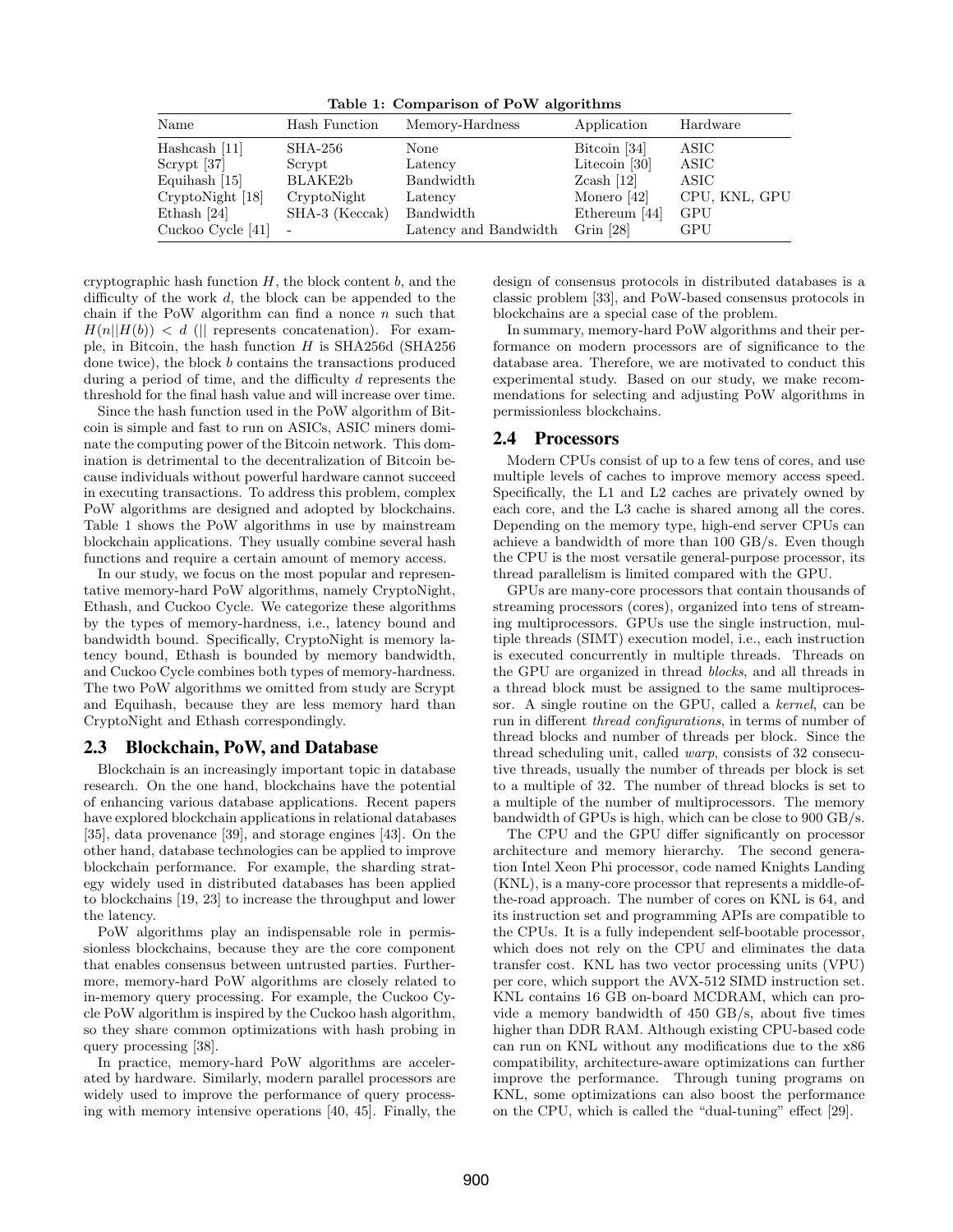Compared with modern multi-core CPUs, many-core processors have a large number of low-performance cores and are especially suitable for data-parallel tasks. Therefore, to achieve the best performance on many-core processors, we need to reduce serial execution and increase parallelism in the program.

In addition to general-purpose processors, specialized processors, e.g., FPGAs and ASICs, are widely used by non memory-hard PoW algorithms for cryptocurrency mining, because customized hardware provides faster instruction execution and reduces power consumption. For example, the mining of Bitcoin is dominated by ASIC miners, which are thousands of times faster than GPUs. However, for memoryhard PoW algorithms, specialized processors have little advantage over CPUs and GPUs due to the complexity of algorithms and high cost of memory. For example, the Antminer E3 [16] for Ethereum has a hash rate of 190 MH/s, which is only 2 times faster than the V100 GPU at the cost of consuming 3 times more energy. Therefore, we target our study on general-purpose processors, because they are most suitable for memory-hard PoW algorithms.

# 3. MEMORY-HARD POW ALGORITHMS

### 3.1 CryptoNight

The CryptoNight algorithm was released in 2013, as part of the CryptoNote blockchain system. It contains a memoryhard loop, which performs a sequence of random reads and writes in a small memory area, called a scratchpad. It was designed for running on the CPUs efficiently, because the scratchpad fit into the CPU L2 cache. In contrast, such sequences of random memory accesses were inefficient on the GPU and ASIC machines.

The CryptoNight algorithm consists of three steps. The first step is scratchpad initialization. The size of the scratchpad memory is 2 MB. First, we use the Keccak (SHA3) [13] function to generate a result of 200 bytes. We use the first 32 bytes, byte  $0 \cdots 31$ , as an AES-256 key. Then we split the next 128 bytes, bytes  $64 \cdots 191$ , into eight blocks of 16 bytes each, and encrypt each of these eight blocks for 10 AES rounds using the AES-256 key. The encryption result is stored as the first 128 bytes of the scratchpad memory. Then we iteratively perform AES encryption on the current 128 bytes of the scratchpad and append the result as the next 128 bytes in the scratchpad. This process continues until the entire scratchpad is filled.

The second step is the memory-hard loop, as listed in Algorithm 1 and illustrated in Figure 2. Both A and B are 16-byte integers, and are initialized to the XOR result of bytes  $0 \cdots 31$  and  $32 \cdots 63$  generated using the Keccak function. These integers are then served as addresses in the scratchpad by looking up the 21 least significant bits. We read the value S[A] in the scratchpad using A as the address, and perform AES encryption of S[A] with A to get result C. Then we perform XOR on B and C, and write the XOR result back to  $S[A]$ . Next we use C as the address, read  $S[C]$ into D, multiply C and D, add the multiplication result to A, and store A to S[C]. Finally, we get the XOR result of A and D as the new A, and C as the new B, and feed the new A and B to the next iteration. Since the output of the AES encryption is random, we can not predict the address, thus the loop can not be parallelized. The loop contains 524,288 iterations, so a sequence of 2 million random reads and writes in total will be performed on the scratchpad.



Figure 2: The memory-hard loop of the CryptoNight algorithm. The numbers in parentheses correspond to the line numbers in Algorithm 1.

|                         | <b>Algorithm 1:</b> The Memory-hard Loop of the  |
|-------------------------|--------------------------------------------------|
|                         | CryptoNight algorithm                            |
|                         | <b>Input</b> : Integer A, B, Scratchpad memory S |
|                         | <b>Output:</b> Modified scratchpad memory S      |
|                         | for $i \leftarrow 1$ to 524288 do                |
| 1                       | $C \leftarrow AES(S[A], A);$                     |
| $\bf{2}$                | $S[A] \leftarrow XOR(B, C);$                     |
| 3                       | $D \leftarrow S[C];$                             |
| $\overline{\mathbf{4}}$ | $A \leftarrow ADD(A, MUL(C, D));$                |
| 5                       | $S[C] \leftarrow A;$                             |
| 6                       | $A \leftarrow XOR(A, D);$                        |
| 7                       | $B \leftarrow C$ ;                               |
|                         | end                                              |

The final step is result calculation. Similar to the first step, bytes  $32 \cdots 63$  of the initial Keccak result are used as an AES-256 key, and bytes  $64 \cdots 191$  are encrypted with the contents in the scratchpad memory, 128 bytes a time. Then the Keccak permutation is performed once on the encryption result. Depending on the two least significant bits of the first byte of the Keccak result, one of the four hash algorithms will be chosen: BLAKE-256, Groestl-256, JH-256, or Skein-256. The selected hash algorithm is applied on the Keccak result to produce the final output of CryptoNight.

With CryptoNight as the consensus protocol of the blockchain, the users who request to append a new block will be required to perform the CryptoNight algorithm repeatedly until they find such a nonce *n* that holds  $H(n||b) \times d < 2^{256}$ , where  $H$  is the CryptoNight hash function,  $b$  is the content of the new block, and d is difficulty. When a new block is broadcast to the blockchain network, the validator will perform the CryptoNight hash function on the new block to verify if the hash value of the new block is less than the given threshold.

# 3.2 Ethash

Ethash [24], another memory-hard PoW algorithm, is used by Ethereum, which is the second largest cryptocurrency in the world. The memory-hard loop randomly reads slices of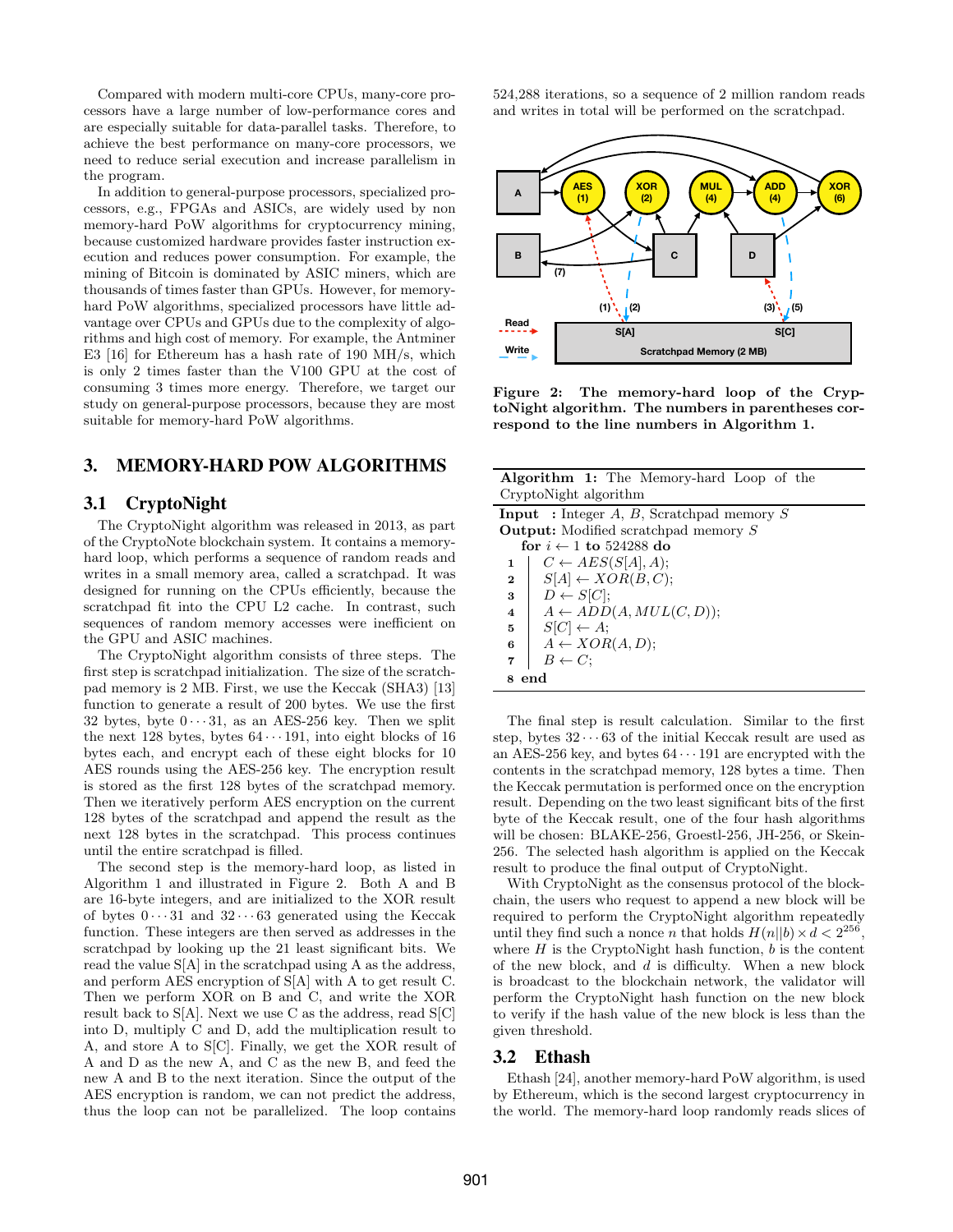a memory area, called the DAG, which is significantly larger than the scratchpad in CryptoNight. The DAG area is initially 1GB and increases over time. Each slice of the DAG is 128 consecutive bytes.

Ethash updates its parameters every 30000 blocks, which is called an epoch. In each epoch, the Ethash algorithm works in four steps. Firstly, the seed of the epoch is generated by calculating the SHA3-256 hash value of the previous seed. The seed of the first epoch is set to 32 bytes of zeros. In practice, the seed can be determined by the current block number.

In the second step, Ethash allocates a *light cache*, whose size is determined by the current block number and increases over time. At block number 0, the size of the light cache is 16 MB. The light cache is generated by first filling up the memory sequentially with SHA3-512 hash values, and then applying the RandMemoHash algorithm [31] twice.

The third step generates the DAG. The initial size of the DAG is 1 GB. This step is intended to prevent efficient execution on ASICs, since large memory is very costly. The DAG is only updated at the start of each epoch. Each 64 byte item in the DAG depends on 256 items in the light cache and is calculated by the Fowler–Noll–Vo (FNV) hash function [25].

Algorithm 2: The Main Loop of Ethash Input : header, nonce, dag, dag size Output: mix 1 MIX\_BYTES  $\leftarrow$  128; 2 HASH\_BYTES  $\leftarrow$  64; 3  $mixhashes \leftarrow \text{MIX\_BYTES}/\text{HASH\_BYTES};$ 4  $n \leftarrow dag\_size/HASH_BYTES;$ 5  $w \leftarrow \text{MIX-BYTES}/4;$ 6  $s \leftarrow sha3.512(header + nonce);$ 7  $mix \leftarrow$  []; 8 for  $j \leftarrow 0$  to  $MIX$ <sub>B</sub>YTES/HASH\_BYTES do  $9 \mid mix[j] \leftarrow s;$ 10 end 11 for  $i \leftarrow 0$  to 64 do 12  $\vert p \leftarrow \text{fnv}(i \wedge s[0], \text{mix}[i\%w])\%(n/\text{mixhashes}) *$ mixhashes; 13 |  $newdata \leftarrow []$ ; 14 for  $j \leftarrow 0$  to MIX\_BYTES/HASH\_BYTES do 15  $\vert$  newdata $[j] \leftarrow dag[p + j];$ 16 end 17  $mix \leftarrow \textit{fnv}(mix, \textit{newdata});$ 18 end

The final step is known as the mining process, as shown in Algorithm 2. It is a memory-hard loop with 64 iterations. Each iteration fetches 128 bytes of data from the DAG and mixes these bytes with the results from the previous iteration. Since this loop requires randomly reading data from a large area of memory, which cannot be cached, it is bound by memory latency. However, because the accesses to the DAG in the loop are all reads, a large number of reads can be parallelized to utilize memory bandwidth effectively.

To verify if the Ethash PoW output is valid, a validator will calculate the light cache of the corresponding epoch and regenerate the involved pieces of data in the DAG, without constructing the entire DAG. This design reduces the memory capacity requirement for the validator and also improves the efficiency of validation.

# 3.3 Cuckoo Cycle

The Cuckoo Cycle [41] algorithm solves a PoW puzzle that finds cycles or other structures in large random graphs. It has the simplest specification among all the PoW puzzles, but its security is not comprised, and has been used in many cryptocurrencies, e.g., Grin [28] and Aeternity [27].

Initially, a bipartite graph is generated using the hash value of the block as the seed. The size of the graph is defined by edge bits N, i.e., the number of edges is  $2^N$  and the number of vertices on each side of the bipartite graph is  $2^N$ . The task is to find a list of edges that form a cycle of a given length in the graph. The difficulty of this puzzle can be adjusted by limiting the hash value of the edge list to be less than a threshold. When the graph is big (e.g.,  $N = 29$ ) in Grin), the memory capacity requirement is high.

To solve the Cuckoo Cycle puzzle, one can maintain a directed forest and perform union-find on the forest to locate cycles. However, this simple solver is inefficient in practice. The edge trimming algorithm [8], as shown in Algorithm 3, can greatly reduce the running time and memory usage. The idea is to preprocess the graph by deleting all the vertices of degrees less than or equal to one, which are not in any cycle. Since the bipartite graph is sparse, nearly  $2/e \approx$ 73% of the vertices can be excluded after the first round of trimming. After several rounds of trimming, the trimmed graph is passed to the simple solver to get the result. In practice, edge trimming is the most time-consuming step of the Cuckoo Cycle PoW.

| <b>Algorithm 3:</b> The Edge Trimming Step of Cuckoo                       |  |  |  |
|----------------------------------------------------------------------------|--|--|--|
| Cycle                                                                      |  |  |  |
| <b>Input</b> : edge bits N, trim rounds r, edge                            |  |  |  |
| $n \leftarrow 2^N$                                                         |  |  |  |
| 2 $live\_left \leftarrow [true, n]$ ; $\triangleright$ New array of size n |  |  |  |
| <b>3</b> live_right $\leftarrow$ [true, n];                                |  |  |  |
| 4 for $i \leftarrow 0$ to r do                                             |  |  |  |
| $count \leftarrow [0, n];$<br>5                                            |  |  |  |
| for $i \leftarrow 0$ to n do<br>6                                          |  |  |  |
| <b>if</b> live_right[edge[j].right] <b>then</b><br>7                       |  |  |  |
| $count[edge[j].left]$ + +;<br>8                                            |  |  |  |
| end<br>9                                                                   |  |  |  |
| end<br>10                                                                  |  |  |  |
| for $i \leftarrow 0$ to n do<br>11                                         |  |  |  |
| if $count[j] < 2$ then<br>12                                               |  |  |  |
| $live\_left[j] = false;$<br>13                                             |  |  |  |
| end<br>14                                                                  |  |  |  |
| end<br>15                                                                  |  |  |  |
| Repeat for the right side<br>16                                            |  |  |  |
| 17 end                                                                     |  |  |  |

# 4. IMPLEMENTATION & OPTIMIZATION

# 4.1 Implementation

We first introduce the implementation details of each algorithm. Since the memory sizes and access patterns of these algorithms vary, we select the most suitable parallelization strategies for individual algorithms to improve the performance.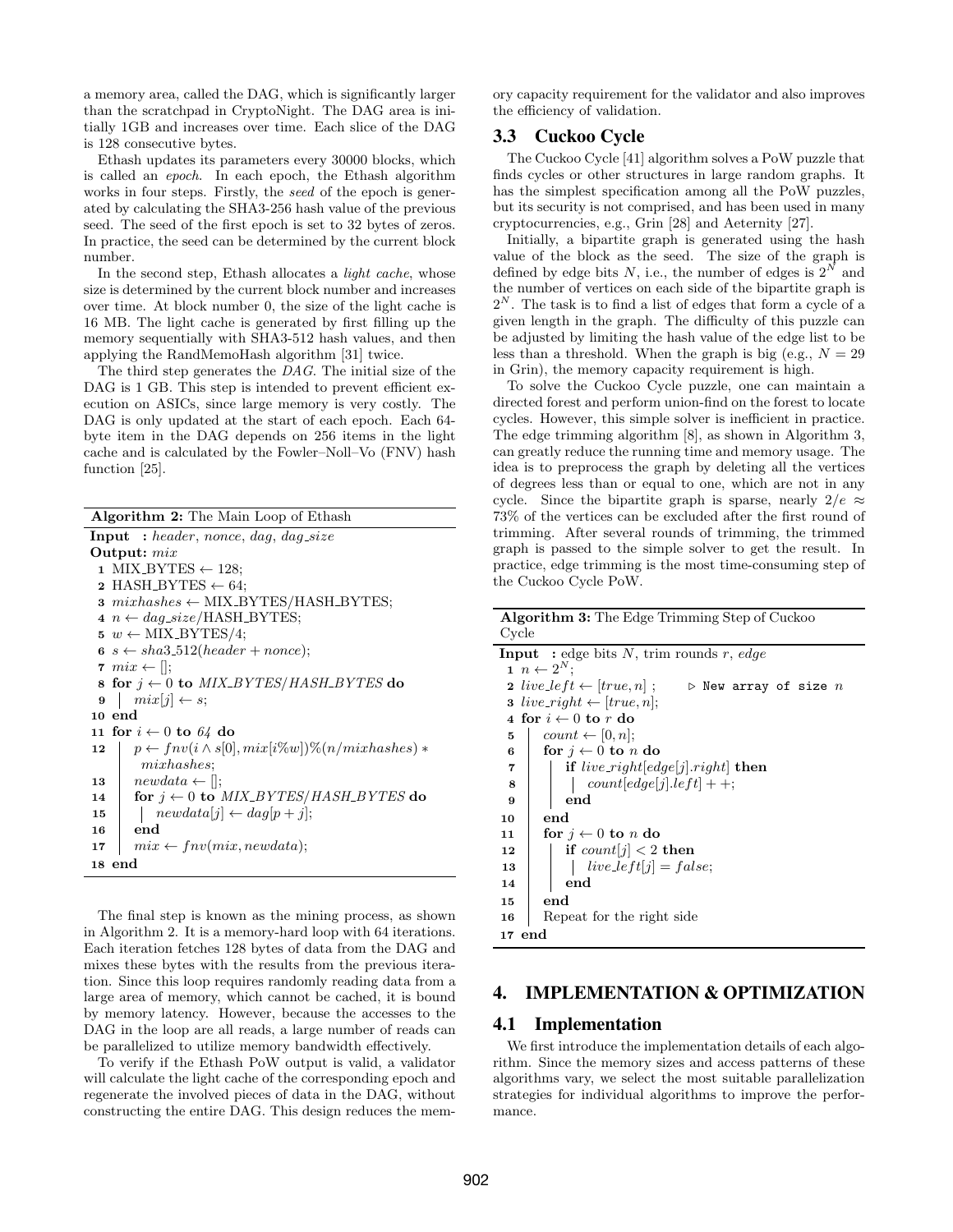For the CryptoNight algorithm, we let each thread execute the entire CryptoNight function with its private scratchpad and nonce value, because each scratchpad is small, and the accesses to a single scratchpad cannot be parallelized (a subsequent access depends on the address obtained from a previous access). With private nonce values and scratchpads, multiple instances of the PoW puzzle are running independent from each other, and no exchange of information occurs between threads.

Similar to CryptoNight, we parallelize Ethash by having each thread execute the entire Ethash main loop. The difference is that the DAG of Ethash is shared by all the threads, because the DAG size is at several gigabytes and is read-only by all threads. As a result, each thread is running its own instance of Ethash without communicating to each other, and no conflict exists between threads even if they may access the same proportion of the DAG.

Similar to Ethash, the edge trimming step of the Cuckoo Cycle algorithm has read-only access to a graph of several gigabytes in size. Different from the other two algorithms, each round of the edge trimming step visits all edges of the bipartite graph, and updates the counts of the neighbors of each vertex. Therefore, we parallize each round by partitioning the edge set and having each thread visit a subset of edges and update the neighbor counts. The read accesses to the edges have no conflict; however, different threads may update the neighbor count and livelihood mark of the same vertex, which will result in a write-write conflict. Therefore, we use atomic operations on count and livelihood mark updates to ensure the correctness of results.

# 4.2 Optimizations on CPU

#### *4.2.1 SIMD Vectorization*

The cryptographic hash functions are important primitives in PoW algorithms. The computation in these functions is usually suitable for vectorization. Therefore, we use SIMD instructions to vectorize the hash functions in PoW algorithms. Specifically, the SHA-256 hash function in Hashcash, the Keccak hash function in CryptoNight and Ethash, and the Siphash [10] hash function in Cuckoo Cycle are vectorized. We use the AVX2 instruction set on the CPU, which has a vector width of 256 bits.

#### *4.2.2 AES Instruction Set*

The Advanced Encryption Standard (AES) encryption is widely used and is an important component of the CryptoNight algorithm. Currently, most CPUs have built-in instructions for AES encryption, called AES-NI (Advanced Encryption Standard New Instructions). We utilized these instructions to improve the efficiency of CryptoNight on the CPU and KNL.

#### *4.2.3 Huge Pages*

The default page size on the CPU is 4 KB. Memory-hard PoW algorithms may incur a large number of page faults due to random memory access, so pages will be frequently swapped. The working set of CryptoNight is 2 MB, which requires at least 512 pages of 4 KB page size. By enabling the huge pages option on the CPU and increasing the page size to 2 MB, we can fit the entire scratchpad memory of CryptoNight into a single page. As such, the random reads

and writes happen in a single page, and page faults are effectively eliminated.

#### *4.2.4 Loop Unrolling*

Most PoW algorithms require multiple rounds of computation, and the number of iterations is known. Therefore, we unroll the loops in the CPU implementations through the #pragma unroll directive. Through loop unrolling, the branch instructions are minimized, and the resource used per thread can be reduced. We also fine tune the unroll factor to achieve best performance.

# 4.3 Optimizations on KNL

Most optimizations on the CPU are applicable to the KNL processor as well. Moreover, the KNL processor supports additional features including the AVX-512 instruction set and high-bandwidth MCDRAM.

Three memory modes are available on the KNL. They differ by the strategy of utilizing the MCDRAM on the KNL. In the cache mode, the MCDRAM is completely assigned as a cache between the KNL processor and the CPU's DDR main memory. In the flat mode, the MCDRAM is used as program-allocatable memory to increase the total size of available memory for the KNL. In the hybrid mode, the MC-DRAM is partitioned into a cache and a program-allocatable memory area with a given parameter on the portion [29].

We use the flat mode in our experiments, because the programmer can explicitly manage the MCDRAM in the flat mode, so that frequently accessed data can be manually allocated in the MCDRAM. In contrast, in the cache mode the MCDRAM cannot be explicitly managed in the programs.

As a KNL program can program both the CPU's DDR RAM and its own MCDRAM in the flat mode, we use the numactl utility to specify the memory type, MCDRAM and DDR RAM, for memory allocation. The MCDRAM has higher bandwidth but larger latency than DDR RAM. Therefore, using MCDRAM in bandwidth-bound PoW algorithms can improve the performance.

# 4.4 Optimizations on GPU

The implementations of PoW algorithms on the GPU share the main parallelization strategy with the CPU and the KNL. Some optimizations, e.g., loop unrolling, can also be applied to the GPU. However, other optimizations must be adjusted to suit the GPU architecture.

Firstly, the number of threads in the CPU and KNL programs is limited roughly to the number of cores, and the SIMD vectorization is also limited to the vector width. In contrast, the GPU program can be executed by a massive number of light-weight threads organized in thread blocks, so the execution model is SIMT (single instruction, multiple threads). Therefore, we experiment with a wide parameter range on number of thread blocks and number of threads per block for each algorithm on the GPU.

Secondly, the GPU cache sizes are very limited, but its global memory bandwidth is high. Furthermore, the concurrent memory accesses of a warp of threads to consecutive addresses can be coalesced. Specifically, the memory coalescing optimization is suitable for many cryptographic hash functions, which are essential for PoW algorithms. For CryptoNight, we achieve memory coalescing for AES encryption using the CUDA build-in vector data type. The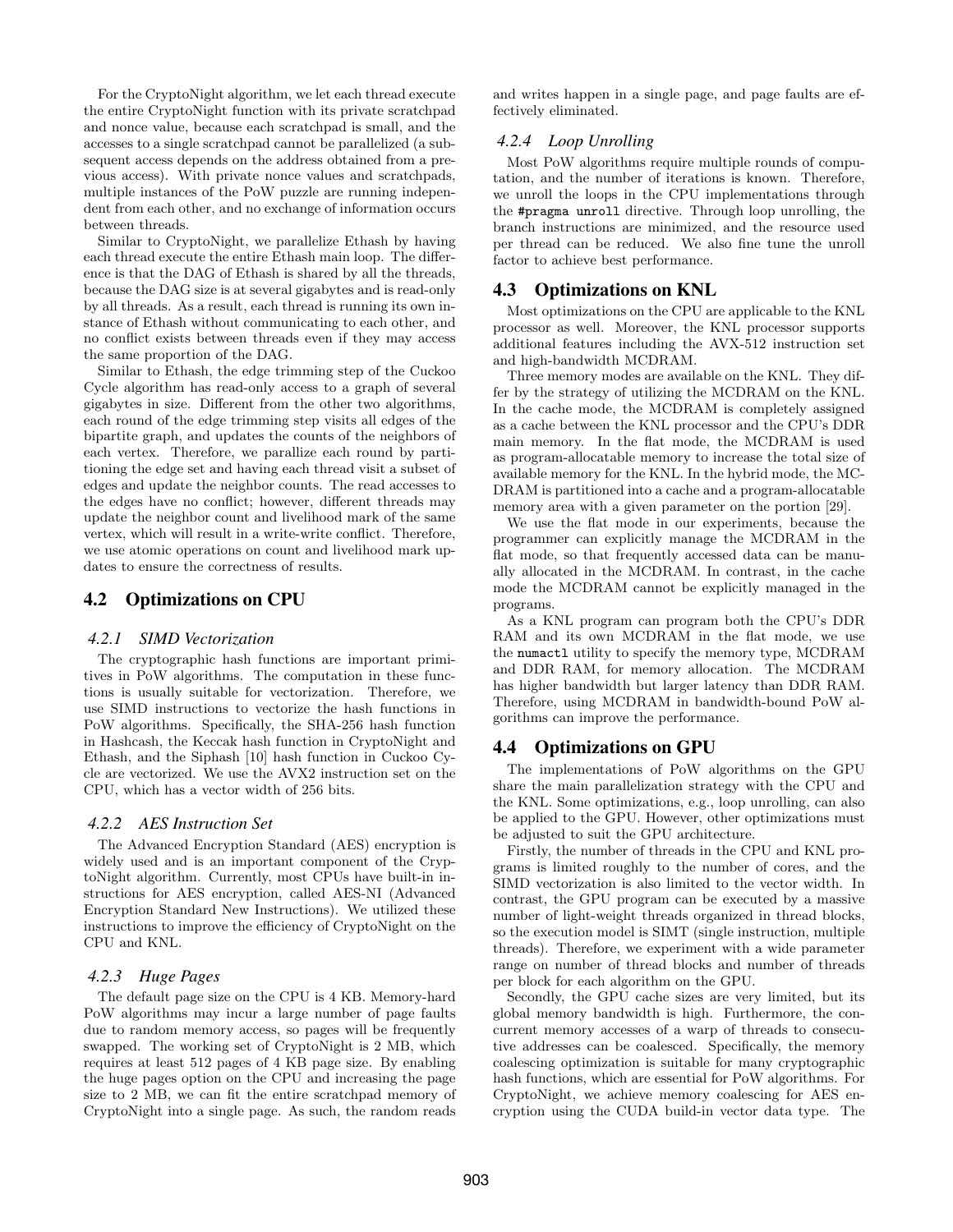| Table 2: Hardware configurations |                  |                |               |                   |                   |             |            |
|----------------------------------|------------------|----------------|---------------|-------------------|-------------------|-------------|------------|
| Processor                        | CPU1             | CPU2           | <b>KNL</b>    | GPU1              | GPU <sub>2</sub>  | GPU3        | GPU4       |
| Model                            | i7-3770          | Xeon Gold 5115 | Xeon Phi 7210 | GTX 670           | Tesla K80         | GTX 1080 Ti | Tesla V100 |
| $#$ Cores                        | 4                | 20             | 64            | 1344              | 4992              | 3584        | 5120       |
| Base Frequency (MHz)             | 3400             | 2400           | 1300          | 915               | 562               | 1481        | 1246       |
| Max Frequency (MHz)              | 3900             | 3200           | 1500          | 980               | 824               | 1582        | 1380       |
| Memory Type                      | DDR <sub>3</sub> | DDR4           | MCDRAM        | GDDR <sub>5</sub> | GDDR <sub>5</sub> | GDDR5X      | HBM2       |
| Memory Size (GB)                 | 32               | 256            | 16            | 4                 | 24                | 11          | 16         |
| Bandwidth $(GB/s)$               | 25.6             | 115.2          | 450           | 192               | 480               | 484         | 897        |
| $L1$ Cache (KB)                  | 32               | 32             | 32            | 16                | 16                | 48          | 128        |
| $L2$ Cache (MB)                  | 8                | 20             | 32            | 0.5               | $1.5\,$           | 2.75        | 6          |
| TDP (W)                          | 77               | 85             | 215           | 170               | 300               | 250         | 250        |

Table 3: Performance of PoW algorithms. H/s denotes hashes per second, MH/s denotes million hashes per second, and G/s denotes graphs per second.

|                      | CPU1    | CPU <sub>2</sub> | KNL    | GPU1           | $\mathrm{GPU2}$ | GPU3    | GPU4    |
|----------------------|---------|------------------|--------|----------------|-----------------|---------|---------|
| Hashcash $(MH/s)$    | 25.21   | 190.26           | 191.18 | 159.31         | 577.74          | 1832.95 | 2724.92 |
| CryptoNight (H/s)    | 128.513 | 552.95           | 1005.2 | 91.21          | 478.57          | 780.14  | 1541.10 |
| Ethash $(MH/s)$      | 0.75    | 2.31             | 3.09   | 16.30          | 27.97           | 32.63   | 94.21   |
| Cuckoo Cycle $(G/s)$ | 0.24    | 0.67             | 0.59   | $\blacksquare$ | 0.85            | 3.92    | 5.39    |

SHA3 hash functions in Ethash are optimized in a similar manner. The Cuckoo Cycle algorithm, however, contains no hash function, but its sequential access to the edge set is coalesced.

# 5. EXPERIMENTS

After implementing and optimizing the PoW algorithms, we compare and analyze their performance. Firstly, we compare the overall performance of each algorithm on different processors and identify the key performance factors. Secondly, we investigate the impact of these performance factors. Finally, we examine the hardware profiling results on latency, bandwidth, and power consumption.

# 5.1 Experimental Setup

The list of processors is shown in Table 2. We use both low-end and high-end CPUs and GPUs. In the experiments that perform comparison between different platforms, unless specified, we select the processors with the best performance, i.e., CPU2, KNL, and GPU4. All the experiments are conducted on the CentOS system.

Our implementations are based on the state-of-the-art open-source projects [1, 2, 3, 4, 5] with our optimizations and modifications. Our programs are compiled using GCC 5.5 for CPU and KNL, and NVCC 10.1 for GPU. To collect statistics of hardware events, we use the GNU perf tool to monitor the performance on CPU and KNL, and nvprof to record GPU events and metrics.

The workloads of the algorithms under study are set as follows, following typical setups of the original algorithms. For Hashcash and CryptoNight, the input data is randomly generated. For Ethash, we start from block number 10000, which has a DAG size of 1 GB. For Cuckoo Cycle, we set edge bits to 29, which corresponds to the number of  $2^{29}$ vertices on each side of the bipartite graph, and  $2^{29}$  edges between the two sides.

The PoW algorithm performance is usually measured by the hash rate, i.e., the number of hash function calls divided

by the elapsed time. In the case of Cuckoo Cycle, the hash rate is replaced by the number of graphs processed divided by the elapsed time. However, the absolute hash rates of different algorithms are not comparable, since they are determined by the algorithm design and parameter settings. Rather, we mainly compare the hash rate of each algorithm on different processors to examine its effectiveness in achieving the original goal of memory-hard PoW algorithms. In addition, we include Hashcash, Bitcoin's PoW algorithm as a baseline, since it has no memory-hardness design.

# 5.2 Performance Overview

Table 3 shows the performance of PoW algorithms on different processors. The performance number of Cuckoo Cycle on GPU1 is missing because Cuckoo requires 5.7 GB of memory to run on the test dataset, which exceeds the 4 GB memory capacity of GTX 670.

For each algorithm, we observe the performance increase from CPU1 to CPU2, and from GPU1 to GPU4. The KNL performance is mostly between that on CPU2 and GPU4 with the exception of Cuckoo Cycle where the KNL performance is slightly lower than CPU2. This increasing overall performance trend is due to the increase of computation



Figure 3: Comparison of memory footprint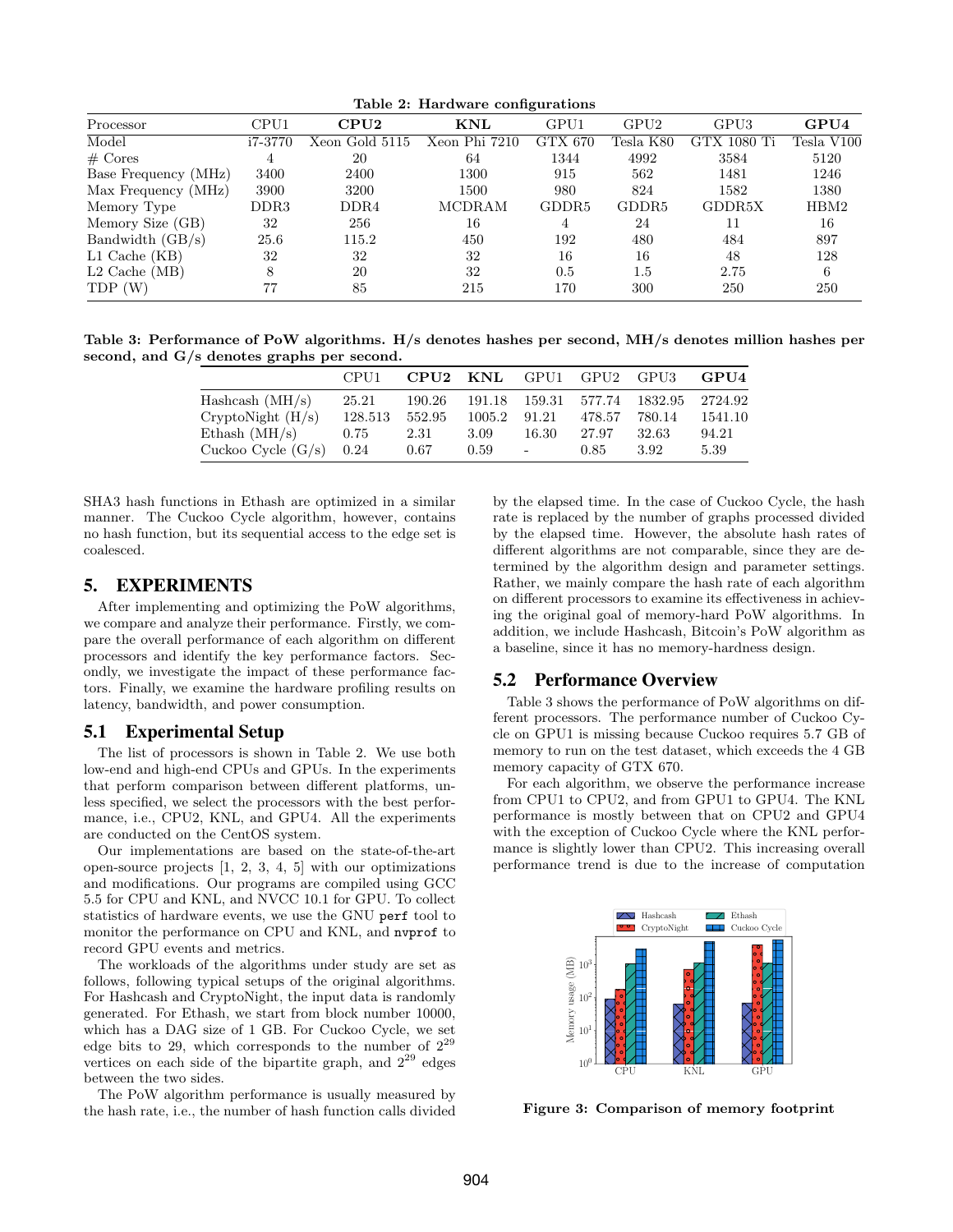power and/or memory bandwidth. In the end, the GPU is the best performer for each algorithm with a speedup of 1.5x-30x over KNL and 1.8x-40x over CPU2. This wide performance gap between processors suggests that current memory-hard PoW algorithms are in general ineffective in maintaining the democratization of blockchain systems. The best algorithm for the democratization purpose is CryptoNight, which yields the least performance difference across processors among the four algorithms.

Compared to CPU2, KNL has higher parallelism since it has 3 times as many as number of cores, and 3.9 times of the memory bandwidth. This performance advantage is best taken by CryptoNight, achieving a speedup of 1.8x on KNL over CPU2. This speedup is mainly from the larger number of threads on the KNL than on the CPU2, each of which executes the CryptoNight function on its small-sized private scratchpad. In comparison, KNL has no advantage over CPU2 on Hashcash, is slightly slower than CPU2 on Cuckoo Cycle, and outperforms Ethash by 30% on Ethash. These puzzling results suggest that KNL's large memory bandwidth or high core-counts do not benefit these algorithms, including the memory-hard ones.

Next we compare GPU4 with CPU2, which constitutes a 100X difference in computation power and eight times of difference in memory bandwidth. The highest speedup of GPU4 over CPU2 is achieved by Ethash, which benefits from both the high memory bandwidth and parallel computation. The second highest speedup of GPU4 over CPU2 is on Hashcash, which is computation bound and benefits from the parallel computation. In contrast, CryptoNight is memory latency bound, which sharply reduces the advantage of the GPU. Also, the GPU cache size is much smaller than the CPU's (see Table 2), which is insufficient for storing the scratchpad of CryptoNight, thus frequent global memory accesses occur. Finally, Cuckoo Cycle is bounded by global memory access bandwidth, and benefits greatly from the high memory bandwidth. The memory footprint of the four algorithms is illustrated in Figure 3.

In summary, CryptoNight is memory latency-bound and favors processors with large caches, such as CPU and KNL, but not friendly to GPU. Ethash is bandwidth-bound, which is ideal for GPU but not good for CPU or KNL. Cuckoo Cycle is both latency and bandwidth bound, and can benefit from the GPU significantly. Overall, CryptoNight achieves the best fairness among all PoW algorithms.



Figure 4: Scalability on CPU

# 5.3 Scalability

In order to understand the effect of parallelization of each algorithm on each processor, we measure the scalability of PoW algorithms with respect to the number of threads on each processor.

The speedups with the number of threads varied on the CPU are shown in Figure 4. All the PoW algorithms achieve nearly linear speedups with the number of threads up to the number of cores. When hyperthreading is enabled, only Ethash keeps speeding up, because it is bandwidth bounded and the peak bandwidth is not reached yet. Cuckoo Cycle shows the lowest speedup among all algorithms.



Figure 5: Scalability on KNL

The speedups with number of threads varied on the KNL are shown in Figure 5. The curves are similar to those on the CPU, which are close to linear, when the number of threads are less than the number of cores. The curves diverge considerably when the number of threads goes beyond the number of cores. Both CryptoNight and Ethash keep scaling whereas Hashcash scaling slows down and Cuckoo Cycle's performance drops when the number of threads reaches 256.



#### Figure 6: Scalability on GPU with the number of threads per block varied

As for the GPU, since the threads are organized in thread blocks, we evaluate the effect of both the number of threads per block and the number of thread blocks. We first fix the number of thread blocks to 80, the number of streaming multiprocessors on GPU4, and measure the speedups with the number of threads per block varied, as shown in Figure 6. The Hashcash PoW algorithm achieves a nearly linear speedup, since it is purely computation bound. The CryptoNight algorithm cannot run with 512 threads or more,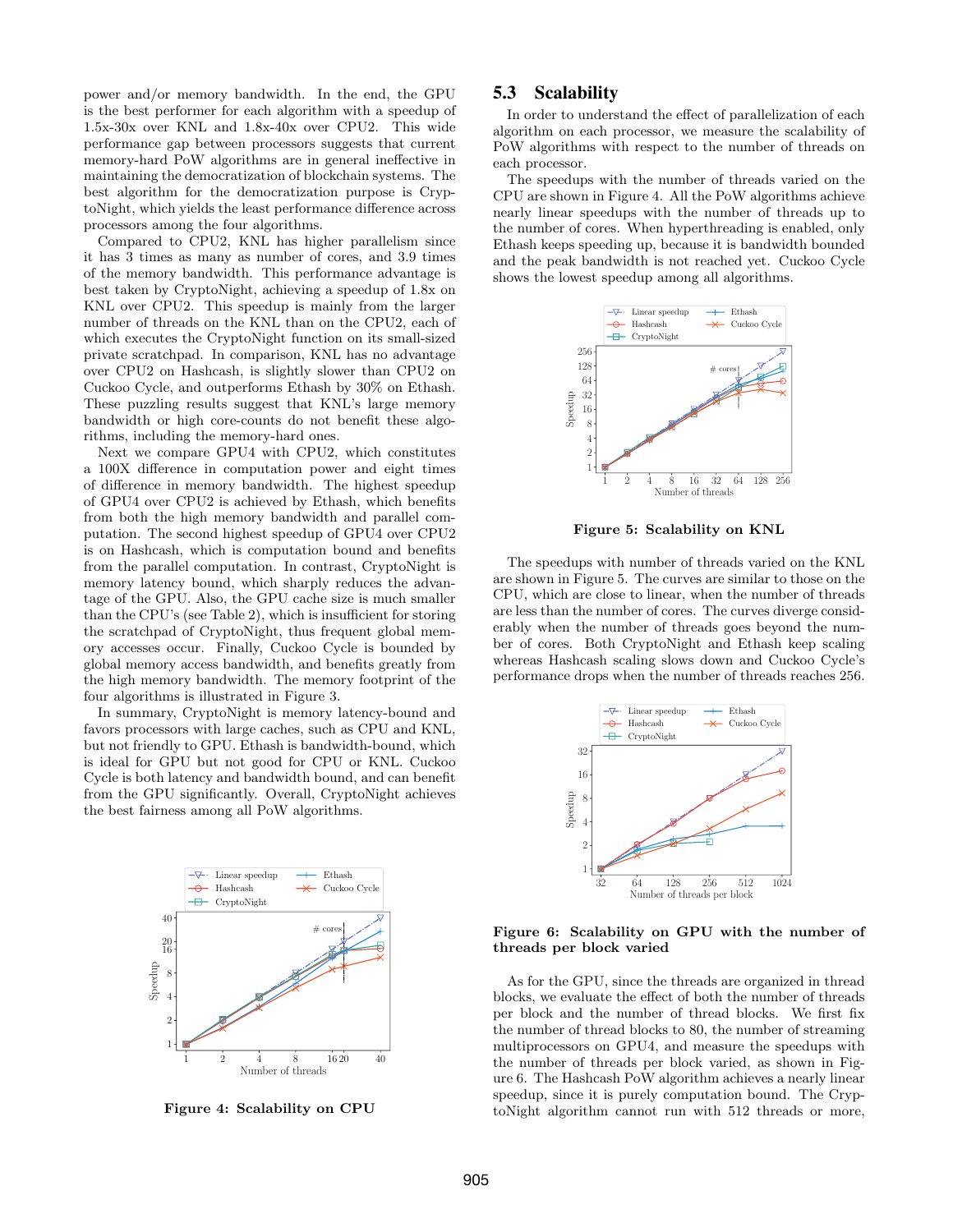due to the limit of global memory size. Cuckoo Cycle scales better than Ethash, because its workload does not change whereas Ethash's workload increases with the number of threads, and saturates the bandwidth earlier than Cuckoo Cycle.

Next, we fix the number of threads per block to 32, the warp size, and change the number of thread blocks. The speedups are shown in Figure 7. The bottom left of the figure (i.e., 80 to 2560 thread blocks) resembles Figure 6, because the total number of threads is in the same range as in Figure 6 (80\*32 to 2560\*32, or 32\*80 to 1024\*80). When the number of thread blocks goes beyond 5120, Hashcash still maintains the best speedup. Both Ethash and Cuckoo Cycle's performance flattens out with more than 5120 thread blocks, because they both saturate the memory bandwidth.



Figure 7: Scalability on GPU with the number of thread blocks varied

# 5.4 Effect of Memory Size

In real-life blockchain applications, the block update interval needs to be stable, which is maintained by monitoring the hash rate of the network and adjusting the difficulty of PoW. Therefore, most PoW algorithms support difficulty control by changing parameters. In addition to changing the thresholds of hash values, memory-hard PoW algorithms can be tuned by changing the size of accessed memory area. Therefore, we study the performance effect of the memory size in each algorithm.



Figure 8: The hash rates of CryptoNight with scratchpad memory size varied

We first evaluate the performance of CryptoNight with the size of the scratchpad memory varied from 32 KB to 128 MB. The hash rates on different processors are shown in Figure 8. On all three processors, the hash rate decreases with the increase of scratchpad memory size. We observe that the performance of the CPU significantly drops when the scratchpad memory increases from 512 KB to 1 MB. The reason is that the L2 cache available for each thread on the CPU is 512 KB. When the scratchpad memory exceeds the capacity of L2 cache, reads and writes to the scratchpad become costly due to cache misses. Similarly, the hash rate of KNL reduces by half when the scratchpad memory increases to 256 KB, because the L2 cache per thread is 128 KB. As for the GPU, the performance is nearly constant when the scratchpad memory is less than 16 MB. This is because reads and writes to the scratchpad memory are all random global memory accesses on the GPU, regardless of the scratchpad memory size. The shared memory of the GPU cannot be utilized for storing the scratchpad, since it is dedicated to AES encryptions. When the scratchpad memory size exceeds 16 MB, the parallelism of GPU is limited by its global memory size, thus the hash rate continuously decreases and eventually becomes worse than the CPU and KNL. The crossovers of the performance curves of CryptoNight on three processors suggest that it is feasible for CryptoNight to democratize the blockchain by including multiple scratchpads of different sizes, for example, hundreds of kilobytes, tens of megabytes, and a few gigabytes. This way, the algorithm poses memory hardness to all three kinds of processors, and it will be challenging to design ASICs to perform well on all scratchpads of various sizes.



Figure 9: The hash rates of Ethash with DAG size varied

We next investigate how the DAG size of Ethash impacts the performance. The initial size of the DAG is 1 GB, and increases with the block number. The DAG size of Ethash in the real world was 3.13 GB at block number 8195807 as of July 2019. We show the hash rates of our Ethash with DAG size varied from 1GB to 6GB in Figure 9. The DAGs of size 1 GB to 6 GB correspond to block number 10000, 3839999, 7679999, 11519999, 15359999, and 19199999, respectively. With the increase of the DAG size, the hash rate on both the KNL and the GPU slightly decreased by about 1%. The hash rate on the CPU drops about 20% when the DAG size increases from 1GB to 6 GB. Overall, the DAG size of Ethash has little impact on its hash rate, and the performance advantage of the GPU is significant in Ethash.

Lastly, we analyze the impact of graph size in the Cuckoo Cycle algorithm. The Cuckoo Cycle algorithm generates a bipartite graph with  $N$  edges and  $2N$  vertices, where  $N$  is set to  $2^i$ . We show the hash rate of Cuckoo Cycle with  $i = \{25, \ldots, 29\}$  in Figure 10. In the figure, the hash rate H drops logarithmically on the CPU and GPU with N. Even though the hash rates all drop on three processors with the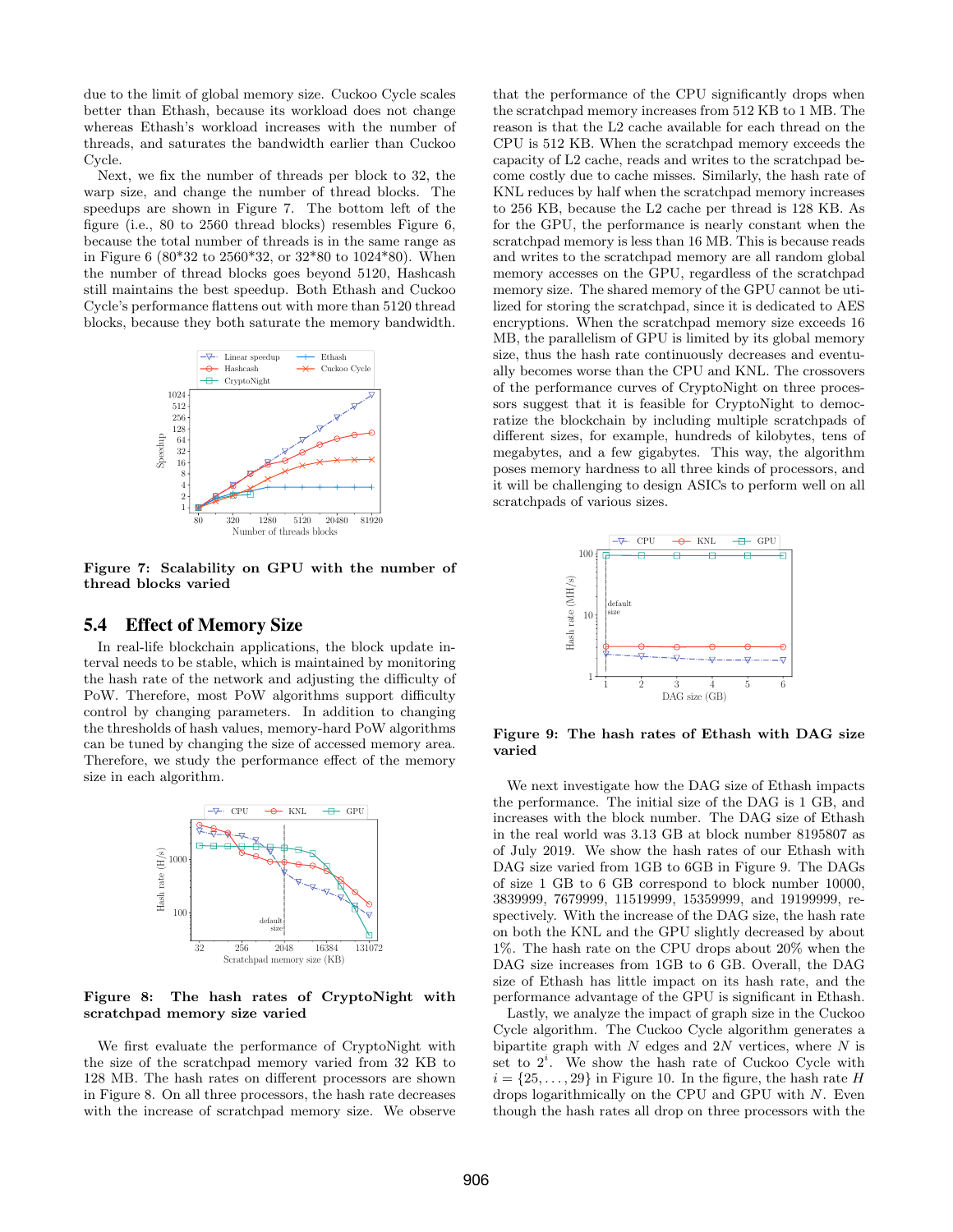increase of graph size, the performance gap between the GPU and the CPU is wide, and the performance of KNL is worse than the CPU. Since Cuckoo Cycle is more efficient on small graphs, the graph size can be used for adjusting difficulty.



Figure 10: The hash rates of Cuckoo Cycle with graph size varied

# 5.5 Effect of Memory Type on KNL

The MCDRAM of KNL provides five times higher bandwidth than DDR RAM. However, the latency of MCDRAM is nearly 20% higher than DDR RAM. Therefore, utilizing MCDRAM on memory latency-sensitive applications will usually have negligible impact, or even result in worse performance.

Table 4 shows the performance of PoW algorithms on KNL using DDR RAM and MCDRAM. The performance of Hashcash is almost identical on the two types of memory, because it is computation-bound with few memory operations. Surprisingly, CryptoNight and Ethash show speedups of 1.95 times and 1.52 times respectively using MCDRAM than DDR RAM, whereas the performance of Cuckoo Cycle remains the same. These results suggest that the amounts of parallel memory accesses in CryptoNight and Ethash are large enough to hide the access latency whereas those in Cuckoo Cycle are not.

Table 4: Comparison between memory types on KNL

|                      | DDR RAM | MCDRAM | Speedup |
|----------------------|---------|--------|---------|
| Hashcash $(MH/s)$    | 191.06  | 190.79 | 0.99    |
| CryptoNight (H/s)    | 514.6   | 1004.0 | 1.95    |
| Ethash $(MH/s)$      | 2.03    | 3.09   | 1.52    |
| Cuckoo Cycle $(G/s)$ | 0.59    | 0.59   | 1.00    |

# 5.6 Latency Analysis

#### *5.6.1 GPU Issue Stall*

We analyze the reasons of GPU issue stalls to show the microperformance characteristics of these PoW algorithms. Specifically, we measured eight types of issue stall reasons, namely instruction fetch, execution dependency, memory dependency, synchronization, pipe busy, not selected, memory throttle, and others.

The statistics of issue stall reasons are shown in Table 5. Memory dependency stall is the major type of stalls in all three memory-hard PoW algorithms, which counts for more

Table 5: Types of stalls on GPU. The reasons that account for more than 20% in each algorithm are highlighted.

|                   | Hashcash | CryptoNight | Ethash   | Cuckoo<br>Cycle |
|-------------------|----------|-------------|----------|-----------------|
| Mem. dependency   | $0.00\%$ | 97.65%      | 94.82%   | 67.62%          |
| Mem. throttle     | $0.00\%$ | $0.00\%$    | $0.00\%$ | 22.86%          |
| Exec. dependency  | 11.88%   | 1.97%       | 2.35%    | 6.37%           |
| Synchronization   | $0.00\%$ | $0.00\%$    | $0.00\%$ | 1.13%           |
| Instruction fetch | $5.23\%$ | $0.14\%$    | $0.70\%$ | 1.11\%          |
| Not selected      | 40.05%   | $0.00\%$    | 1.20%    | $0.46\%$        |
| Pipe busy         | 41.6%    | $0.11\%$    | $0.64\%$ | $0.35\%$        |
| Others            | 1.24\%   | 0.13%       | $0.29\%$ | $0.10\%$        |

than 90 % of the stalls in CryptoNight and Ethash, and 67 % in Cuckoo Cycle. A memory dependency stall occurs in a warp when a load/store instruction cannot be issued. In Cuckoo Cycle, memory throttle stall is another significant stall reason, which takes about 22 %. Memory throttle stall is usually caused by an overwhelming number of memory instructions, which exceeds the capacity of memory data paths.

The domination of memory dependency and throttle stall indicates that these algorithms are indeed memory-hard. As a comparison, the Hashcash algorithm has no memory stall at all, but is mainly stalled by the shortage of compute resources, such as pipeline busy and not selected (the instruction is ready to issue, but the warp of threads is not selected to issue because other warps are selected).

#### *5.6.2 Cache hit rate*

We use cache hit rate to examine whether an algorithm is latency bound or not. To calculate cache hit rate precisely, we directly read the hardware event counters of processors. On CPU, we have L1 cache hit rate:

mem load uops.l1 hit  $m$ em  $load\_uops.l1\_hit + mem\_load\_uops.l1\_miss$ and L2 cache hit rate:

mem load uops.l2 hit  $m$ em load uops.l $2$  hit + mem load uops.l $2$  miss

We calculate hit rates using counters of retired memory operations, i.e., operations that have been completely executed, so that failed branch prediction and prefetch operations are excluded. Similarly, we can calculate the L1 cache hit rate of KNL:

mem uops.all loads − mem uops.l1 miss loads mem uops.all loads

and L2 cache hit rate of KNL:

mem uops.l2 hit loads

 $mem\text{-}uops.l2\text{-}hit\text{-}loads + mem\text{-}uops.l2\text{-}miss\text{-}loads$ 

For GPU, we use the metrics provided by nvprof, including l1 cache global hit rate, l1 cache local hit rate, and l2 l1 read hit rate. We repeatedly execute the kernel and take the average of hit rates within a small fluctuation range.

.

.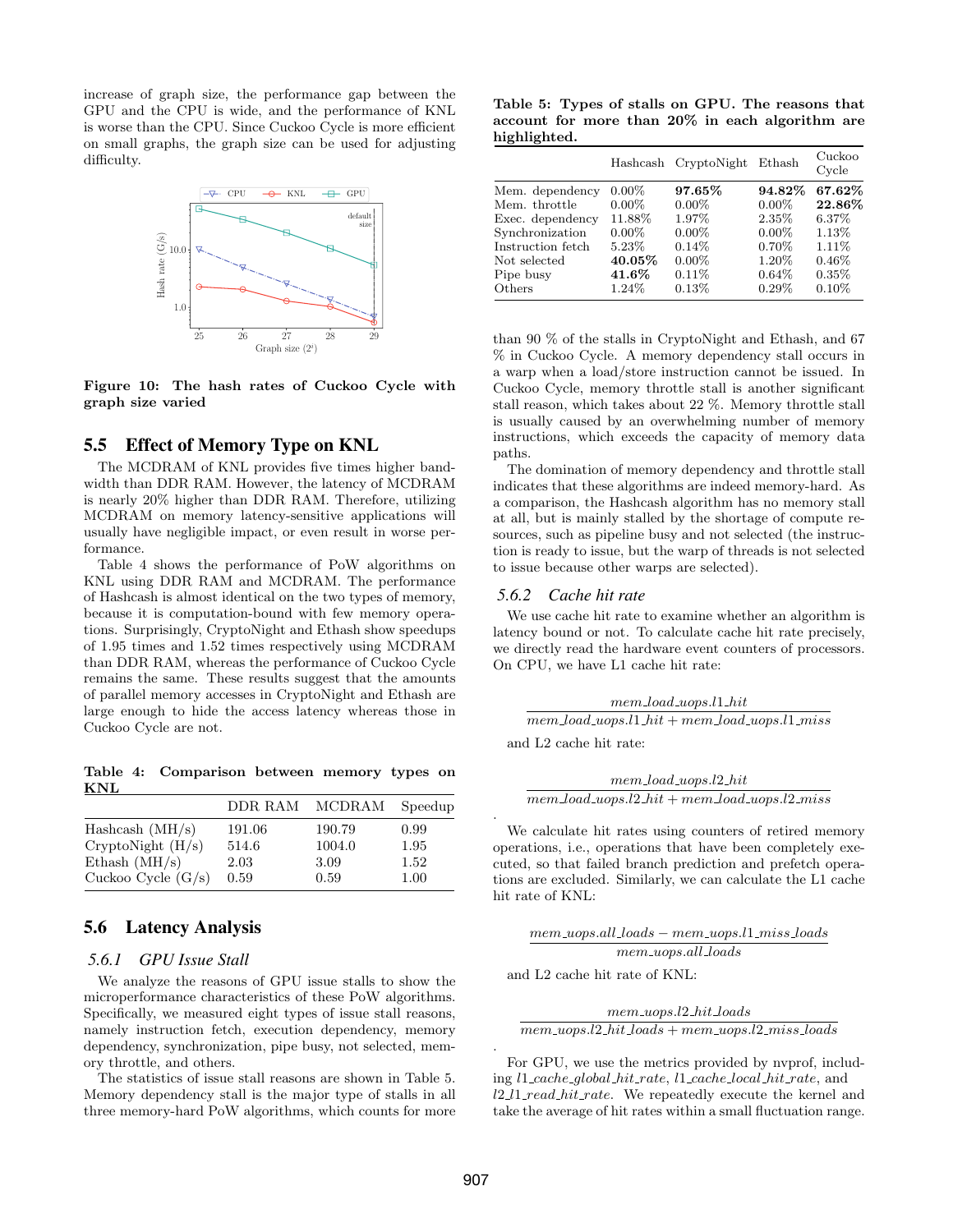| Table 6: L1 cache hit rate |       |       |  |  |
|----------------------------|-------|-------|--|--|
|                            | CPU   | KNL   |  |  |
| Hashcash                   | 99.9% | 99.9% |  |  |
| CryptoNight                | 96.8% | 94.2% |  |  |
| Ethash                     | 99.0% | 97.2% |  |  |
| Cuckoo Cycle               | 94.5% | 96.8% |  |  |

The hit rates of L1 cache on CPU and KNL are shown in Table 6. Most algorithms have a hit rate higher than 90%. The L1 cache hit rate of GPUs are not included, since global loads are cached in L2 cache only.



Figure 11: Comparison of L2 cache hit rate on different processors

The L2 cache hit rates of three processors are shown in Figure 11. Hashcash has the best hit rates, since it involves few memory operations. Cuckoo Cycle achieves a cache hit rate of more than 70 % on all processors, because the access on the edge set is sequential access. CryptoNight's hit rates are low on the CPU and KNL due to random accesses, but are high on the GPU due to coalesced access of the AES encryption. In comparison, Ethash's L2 cache hit rates are low on all processors, but on the GPU the latency resulted from the low cache hit rate can be hidden by overlapping data transfer.

# 5.7 Bandwidth Analysis

To study the memory hardness of the PoW algorithm, we also measure the peak memory throughput. On CPU, the memory throughput can be measured using the *perfmem* tool. On KNL, the metrics of perf are not available, so we calculate throughput using event counters. The throughput of reading and writing DDR RAM can be calculated by  $unc\_m\_cas\_count.rd$  and  $unc\_m\_cas\_count.wr$ , respectively. The throughput of reading and writing MCDRAM can be calculated by unc\_e\_rpq\_inserts and unc\_e\_wpq\_inserts, respectively. On GPU, we can get the throughput of all memory types by nvprof metrics, including the read and write throughput of L2 cache, shared memory, device memory, and system memory.

The peak memory read throughput is shown in Table 7. On all three processors, the largest throughput is achieved by Ethash, since it is a bandwidth-bound PoW algorithm. Among three processors, GPU has the highest throughput, which is 79 % of its bandwidth. KNL has demonstrated the advantage of MCDRAM over DDR RAM, but only 27% of its bandwidth is achieved.

Table 7: Peak memory read throughput (GB/s)

|              | CPU  | KNL    | GPU    |
|--------------|------|--------|--------|
| Hashcash     | 0.47 | 4.67   | 0      |
| CryptoNight  | 6.89 | 51.32  | 102.63 |
| Ethash       | 7.69 | 119.48 | 708.75 |
| Cuckoo Cycle | 5.77 | 15.92  | 176.53 |

We also calculate the theoretical maximum hash rate of bandwidth-bound PoW as follows. Given the memory bandwidth of the processor  $B$  and the size of memory fetched per hash m, the hash rate is  $H = B/m$ . For the Ethash algorithm, 128 bytes of memory is fetch from the 2GB DAG per step, and each hash requires 64 steps. Therefore,  $m =$  $128$ bytes  $\times$  64 = 8KB memory read is performed for each hash. The memory bandwidth of V100 is  $B = 897 \text{ GB/s}$ , so the theoretical maximum hash rate of Ethash using GTX 670 is  $H = 897/8 = 112.125$  MH/s. We see that the actual hash rate is 84 percent of the theoretical value. In conclusion, Ethash is the only PoW algorithm that can make full use of the high bandwidth of GPUs.

#### 5.8 Power Consumption

One important performance metric of PoW algorithms is power consumption. Since cryptocurrency mining is profitable, professional miners have been actively searching for hardware that can achieve high performance while maintaining a small energy footprint. To compare PoW algorithms on the energy consumption, we use s-tui and nvidia-smi to monitor the peak power consumption on CPU/KNL and GPU, respectively.



Figure 12: Comparison of power consumption

As shown in Figure 12, Hashcash is the algorithm that consumes the most power on all three processors, because the intensive computation keeps processors busy. As for memory-hard PoW algorithms, the power consumption is 80.3%, 77.3%, and 39.4% of that of Hashcash on CPU, KNL, and GPU, respectively. This is due to the stalls resulted by memory operations. The latency-bound CryptoNight algorithm uses much less power on the GPU, because frequent global memory accesses make the processor waiting for the execution of load/store instructions.

We also calculate Hashes per Joule of each processor to compare their energy efficiency. The results are shown in Table 8. GPU achieves the best energy efficiency among all three processors, while KNL spends the most energy for each hash. On the Ethash algorithm, GPU is 28.3 times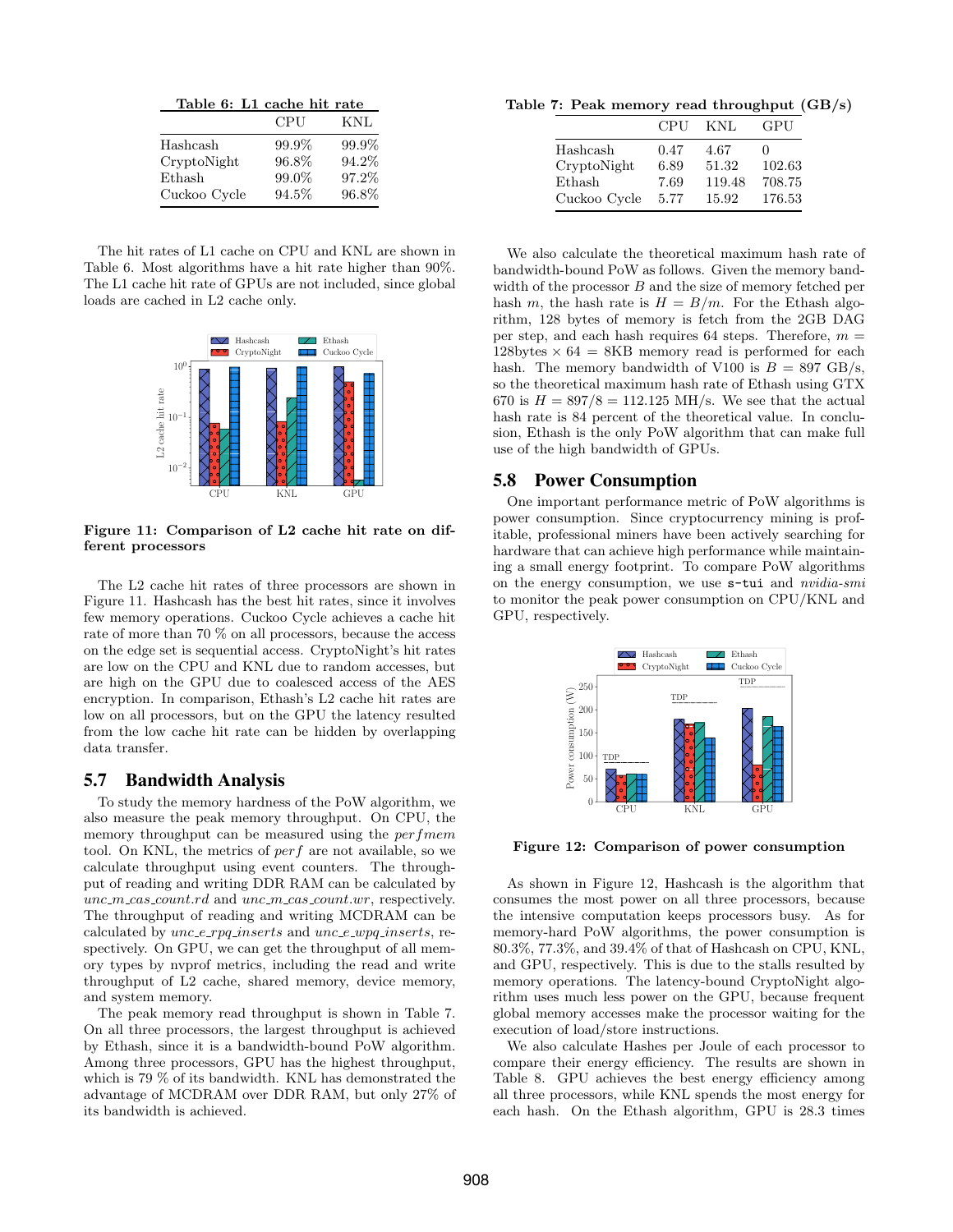Table 8: Energy efficiency of PoW algorithms on different processors

|                      | CPU   | KNL   | GPU    |
|----------------------|-------|-------|--------|
| Hashcash $(MH/J)$    | 2.668 | 1.068 | 13.423 |
| CryptoNight (H/J)    | 9.650 | 5.966 | 19.264 |
| Ethash $(MH/J)$      | 0.038 | 0.018 | 0.509  |
| Cuckoo Cycle $(G/J)$ | 0.011 | 0.004 | 0.033  |

more energy efficient than KNL, which shows the advantage of GPUs on bandwidth bound PoW algorithms. The CryptoNight algorithm has the smallest energy gap between processors, because GPUs are not suitable to latency bound tasks. However, GPU still outperforms CPU and KNL by 1.9x and 3.2x, respectively. Therefore, the manycore design of GPU makes it the most profitable mining device among the general-purpose processors.

# 5.9 Discussion

The selection of PoW algorithms is a critical part of blockchain system design, because it directly affects the security and performance of the blockchain. We observe diverse choices of PoW algorithms in current blockchain systems. Most blockchains are designed to be egalitarian, i.e., aim to eliminate the advantage of specialized hardware and encourage more participants to join. Other blockchains adopt PoW algorithms that are friendly to specialized hardware. Therefore, there is no standard answer to the selection of PoW algorithm, since it depends on the objective of the blockchain system. Nevertheless, in our study we focus on the representative memory-hard PoW algorithms, which are aimed for egalitarian blockchain systems.

To the best of our knowledge, this study is the first to measure and analyze the performance of representative memoryhard PoW algorithms across three types of general-purpose processors. We identify the performance factors including thread parallelism and memory size in general and study their impact. Furthermore, we obtain hardware profiling results on instruction stalls, cache hit ratios, peak memory bandwidth, and power consumption to understand the performance characteristics of the algorithms.

Based on our experimental results, we summarize the characteristics of the three memory-hard PoW algorithms. First, CryptoNight is the most egalitarian PoW algorithm. Second, Ethash is the best memory bandwidth utilizer across all three types of processors. Finally, all three PoW algorithms reduce power consumption by memory stalls.

In addition, we give our suggestion based on our experiment results: A memory-hard PoW algorithm that minimizes the difference between processors can be designed to include multiple scratchpads of different sizes.

# 6. RELATED WORKS

Memory-hard hash functions have been studied in cryptography. MTP and MHE [14] are two memory-hard functions designed for password hashing and encryption, respectively. These algorithms are memory-hard to prevent attacks from using ASICs to break ciphers and decrypt credential information.

Alwen and Serbinenko [7] developed theoretical tools for measuring amortized memory complexity of memory-hard functions. They define a graph pebbling game to abstract parallel computation. In their subsequent work [6], they used their model to prove the theoretical lower bound of the memory-hard PoW algorithm Scrypt.

Blockbench [20] is a framework for benchmarking the data processing capability of blockchains. It can measure the throughput, latency, and scalability of blockchain systems under various workloads. It is specifically focused on private blockchains, e.g., Hyperledger Fabric [9], where traditional Byzantine fault tolerant algorithms [17] rather than PoW algorithms are used for consensus.

Han et al. [26] conducted a study about memory-hard PoW algorithms used in cryptocurrency mining. It proposed a general structure of memory-hard PoW algorithms and benchmarked three PoW algorithms, namely Ethash, CryptoNight, and Scrypt on GPUs. The comparison between the results of [26] and our GPU results on common experiments are as follows. Firstly, we measured higher memory read throughput than their results, since the GPU we used (V100) has higher bandwidth than theirs (Titan XP). Secondly, we obtained similar results on peak memory usage, i.e., CryptoNight consumes more memory than Ethash on the GPU. Thirdly, our experimental results suggested that memory dependency is the major type of stalls on the GPU, which is consistent with their conclusion. The difference is that we distinguish between latency-bound and bandwidthbound algorithms and perform detailed comparison between GPU and other processors.

# 7. CONCLUSION

The memory-hard PoW algorithms in cryptocurrencies were designed to prevent ASIC miners from having great performance advantages over CPUs and GPUs, as it is important for the fairness to allow miners on general-purpose computing hardware to participate. In this paper, we performed an experimental study of memory-hard PoW algorithms on three types of processors. We first demonstrate the impact of thread parallelism, size of accessed memory area, and memory types to the overall performance. Then, we compare PoW algorithms through quantitative analysis of low-level metrics including types of instruction stalls, cache hit rates, memory throughput and power consumption.

We share a few lessons learned through the study, which would be useful for guiding the design of memory-hard PoW algorithms. Firstly, due to the design of different processors, they are suitable for different tasks. Latency-bound tasks are friendly to CPU and KNL, because of their mature cache hierarchy. Bandwidth-bound tasks can fully exploit the potential of GPU. Secondly, since the processors are evolving rapidly, PoW algorithms should be adjustable and flexible so that their properties can be maintained as long as possible. In particular, the performance gaps between the GPU and the CPU are widening for all three memory-hard algorithms, and CryptoNight or other algorithms need to be adjusted to reduce the gap.

Our source code and performance test scripts used in this study are publicly available at https://github.com/ RapidsAtHKUST/pow-bench.

# 8. REFERENCES

[1] ccminer. https://github.com/tpruvot/ccminer.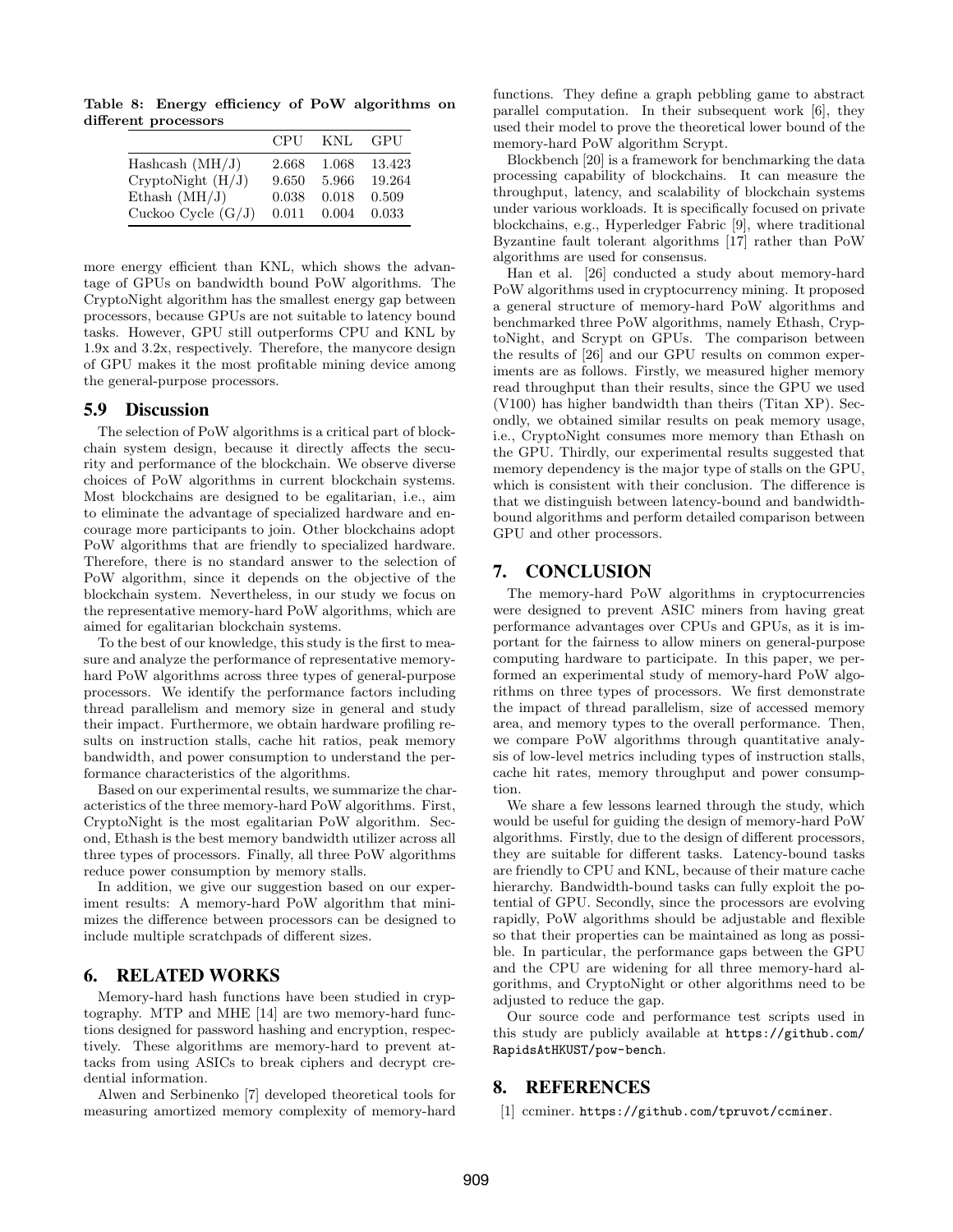- [2] cpuminer-multi. https://github.com/tpruvot/cpuminer-multi.
- [3] cuckoo. https://github.com/tromp/cuckoo.
- [4] ethash. https://github.com/chfast/ethash. [5] ethminer.
	- https://github.com/ethereum-mining/ethminer.
- [6] J. Alwen, B. Chen, K. Pietrzak, L. Reyzin, and S. Tessaro. Scrypt is maximally memory-hard. In Proceedings of the 36th Annual International Conference on the Theory and Applications of Cryptographic Techniques, EUROCRYPT 2017, pages 33–62. Springer, 2017.
- [7] J. Alwen and V. Serbinenko. High parallel complexity graphs and memory-hard functions. In Proceedings of the Forty-Seventh Annual ACM Symposium on Theory of Computing, STOC '15, pages 595–603. ACM, 2015.
- [8] D. G. Andersen. Exploiting Time-Memory Tradeoffs in Cuckoo Cycle. https://www.cs.cmu.edu/~dga/ crypto/cuckoo/analysis.pdf, 2014.
- [9] E. Androulaki, A. Barger, V. Bortnikov, C. Cachin, K. Christidis, A. D. Caro, D. Enyeart, C. Ferris, G. Laventman, Y. Manevich, S. Muralidharan, C. Murthy, B. Nguyen, M. Sethi, G. Singh, K. Smith, A. Sorniotti, C. Stathakopoulou, M. Vukolic, S. W. Cocco, and J. Yellick. Hyperledger fabric: a distributed operating system for permissioned blockchains. In Proceedings of the Thirteenth EuroSys Conference, EuroSys '18, pages 30:1–30:15. ACM, 2018.
- [10] J. Aumasson and D. J. Bernstein. Siphash: A fast short-input PRF. In Proceedings of the 13th International Conference on Cryptology in India, INDOCRYPT 2012, pages 489–508. Springer, 2012.
- [11] A. Back. Hashcash a denial of service counter-measure. http://www.hashcash.org/papers/hashcash.pdf, 2002.
- [12] E. Ben-Sasson, A. Chiesa, C. Garman, M. Green, I. Miers, E. Tromer, and M. Virza. Zerocash - Decentralized Anonymous Payments from Bitcoin. In 2014 IEEE Symposium on Security and Privacy, pages 459–474. IEEE, 2014.
- [13] G. Bertoni, J. Daemen, M. Peeters, and G. V. Assche. Keccak. In Proceedings of the 32nd Annual International Conference on the Theory and Applications of Cryptographic Techniques, EUROCRYPT 2013, pages 313–314. Springer, 2013.
- [14] A. Biryukov and D. Khovratovich. Egalitarian computing. In 25th USENIX Security Symposium, USENIX Security 16, pages 315–326. USENIX Association, 2016.
- [15] A. Biryukov and D. Khovratovich. Equihash: Asymmetric proof-of-work based on the generalized birthday problem. Ledger, 2(0):1–30, 2017.
- [16] Bitmain. Antminer e3. https://shop.bitmain.com/product/detail?pid= 00020181012201405249d5Ax96qj0686, 2018.
- [17] M. Castro and B. Liskov. Practical byzantine fault tolerance. In Proceedings of the Third Symposium on Operating Systems Design and Implementation, OSDI '99, pages 173–186. USENIX Association, 1999.
- [18] CryptoNote. Cryptonight hash function. https://cryptonote.org/cns/cns008.txt, 2013.
- [19] H. Dang, T. T. A. Dinh, D. Loghin, E.-C. Chang, Q. Lin, and B. C. Ooi. Towards scaling blockchain systems via sharding. In Proceedings of the 2019 International Conference on Management of Data, SIGMOD '19, pages 123–140. ACM, 2019.
- [20] T. T. A. Dinh, J. Wang, G. Chen, R. Liu, B. C. Ooi, and K.-L. Tan. Blockbench: A framework for analyzing private blockchains. In Proceedings of the 2017 ACM International Conference on Management of Data, SIGMOD '17, pages 1085–1100. ACM, 2017.
- [21] A. Dubovitskaya, P. Novotný, S. Thiebes, A. Sunyaev, M. Schumacher, Z. Xu, and F. Wang. Intelligent health care data management using blockchain: Current limitation and future research agenda. In Heterogeneous Data Management, Polystores, and Analytics for Healthcare, VLDB 2019 Workshops, pages 277–288. Springer, 2019.
- [22] C. Dwork and M. Naor. Pricing via processing or combatting junk mail. In Proceedings of the 12th Annual International Cryptology Conference, CRYPTO '92, pages 139–147. Springer, 1992.
- [23] M. El-Hindi, C. Binnig, A. Arasu, D. Kossmann, and R. Ramamurthy. Blockchaindb - A shared database on blockchains. PVLDB, 12(11):1597–1609, 2019.
- [24] Ethereum. Ethash. https://github.com/ethereum/wiki/wiki/Ethash.
- [25] G. Fowler, L. C. Noll, and K.-P. Vo. Fnv hash. http://www.isthe.com/chongo/tech/comp/fnv/ index.html, 1991.
- [26] R. Han, N. Foutris, and C. Kotselidis. Demystifying crypto-mining: Analysis and optimizations of memory-hard pow algorithms. In IEEE International Symposium on Performance Analysis of Systems and Software, ISPASS 2019, pages 22–33. IEEE, 2019.
- [27] Z. Hess, Y. Malahov, and J. Pettersson. Aeternity blockchain - the trustless, decentralized and purely functional oracle machine. https://www.aeternity. com/aeternity-blockchain-whitepaper.pdf, 2017.
- [28] T. E. Jedusor. Grin. https://grin-tech.org, 2016.
- [29] J. Jeffers, J. Reinders, and A. Sodani. Intel Xeon Phi Processor High Performance Programming Knights Landing Edition. Morgan Kaufmann Publishers Inc., 2016.
- [30] C. Lee. Litecoin. https://litecoin.org, 2011.
- [31] S. D. Lerner. Strict memory hard hashing functions. http://www.hashcash.org/papers/memohash.pdf, 2014.
- [32] C. Li, P. Li, D. Zhou, W. Xu, F. Long, and A. Yao. Scaling nakamoto consensus to thousands of transactions per second. arXiv preprint arXiv:1805.03870, 2018.
- [33] S. Maiyya, F. Nawab, D. Agrawal, and A. El Abbadi. Unifying consensus and atomic commitment for effective cloud data management. PVLDB, 12(5):611–623, 2019.
- [34] S. Nakamoto. Bitcoin: A peer-to-peer electronic cash system. https://bitcoin.org/bitcoin.pdf, 2008.
- [35] S. Nathan, C. Govindarajan, A. Saraf, M. Sethi, and P. Jayachandran. Blockchain meets database: Design and implementation of a blockchain relational